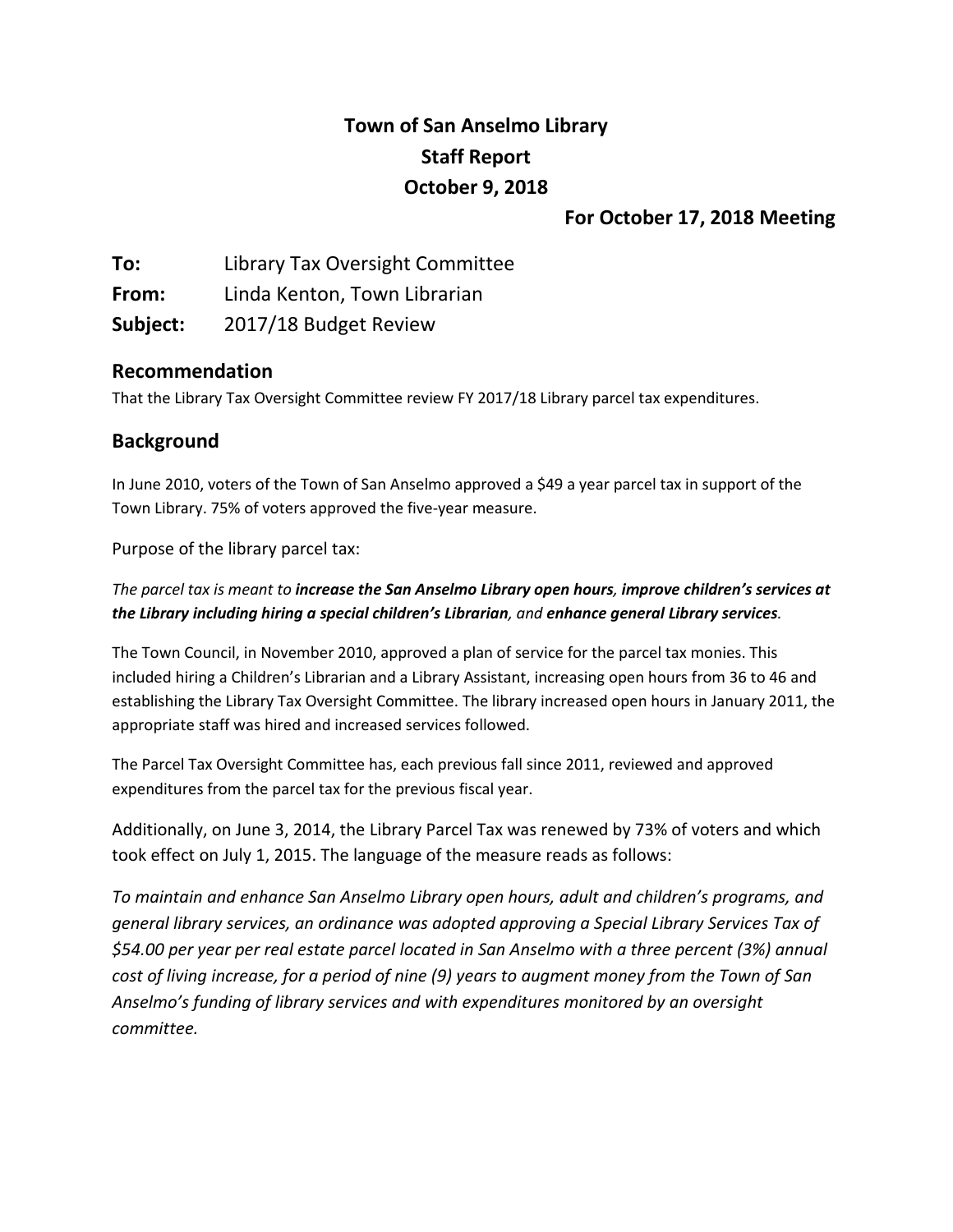### **Discussion**

Parcel tax revenue for FY2017/18 was \$258,623. The ending balance from the previous fiscal year was \$93,213 for a total beginning balance of \$351,836 in the library tax fund account.

The library has been able to maintain all additional open hours each week as promised by the parcel tax. The library was open 36 hours/week when the 2010 parcel tax passed. The plan of service for that tax provided an increase to 46 hours/week. The 2015 tax renewal enabled the library to open an additional five hours/week for a total 51 open hours per week. The staffing required for this operation involves all regular employees and extra hire staff. In addition, the library has hired and kept a Children's Librarian on board who has created a robust and popular youth program for ages 0-18.

Temporary or extra hire employee costs were budgeted at \$40,000, a decrease from \$42,000 the previous year. A total of \$49,033 was used. The \$9,033 difference was taken from the fund balance. Extra hire staff members are essential to the successful running of the library. This includes the 15-20 hours per week of Library Assistants to support the regular library circulation staff. These temporary employees allow regular employees to process the increased load of materials and to manage items moving into and out of the library.

There are now between 19 and 22 hours per week of Librarians who likewise support the opening and functioning of the library. They staff the reference desk to free regular Librarians to plan, market and conduct programs in addition to taking on the responsibility of order areas, weeding, creating booklists, or conducting programs themselves. The extra hire Children's Librarian provides additional support by conducting toddler storytimes, provides support for the Children's collections and works on a myriad of projects for the regular Children's Librarian.

This category also includes an extra-hire Technical Services Librarian whose hours are mostly paid from the general fund budget but whose additional desk hours are paid by this fund. The job had been previously part of the Lead Library Assistant's position but due to retirement, the technical services portion of the job was reassigned to a professional librarian. This position catalogs, processes and manages all new materials acquisitions. In addition, the Technical Services Librarian represents the San Anselmo Library at the monthly Bibliographic Standards committee convened by the MARINet consortium.

Outside services is a broad category that encompasses a variety of expenses including hiring performers and lecturers to provide adult and children's programming. Promotional materials and sometimes refreshments are part of this expenditure as well. Generally, the Friends of the Library pay for half if not more of the programming expenses and in general, all refreshments. \$500 was budgeted for this fiscal year which is less than the previous year due to requesting more support from the Friends. As it was, \$2,009 was spent on art talks and a movie license for showing films in the library. This extra expenditure was taken from the existing fund balance.